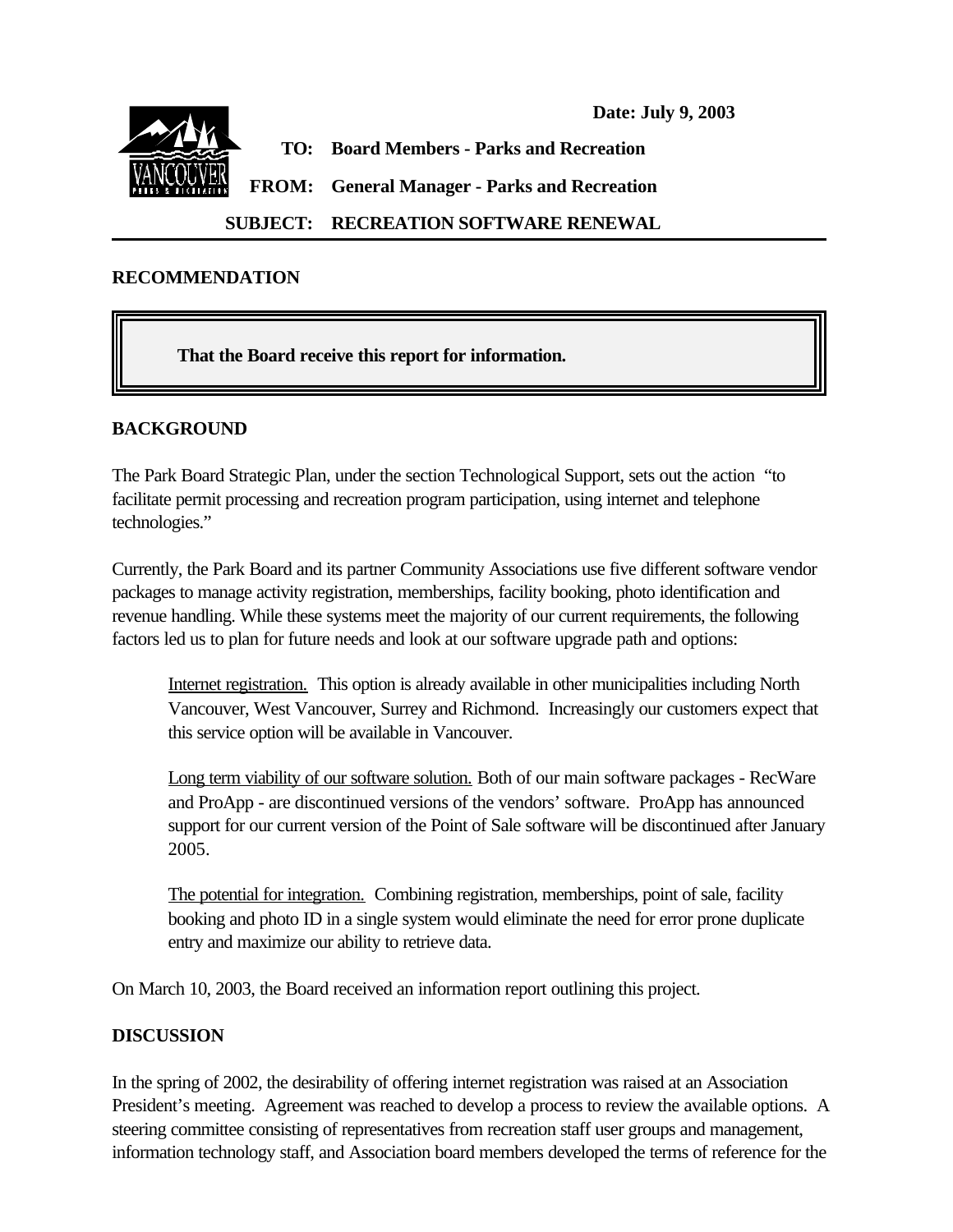investigation which outlined the scope, guiding principles, deliverables project risks and timeline for the committee.

The goal for the project was "to identify and endorse a recreation systems solution that best meets the needs of the Vancouver Park Board and all Community Centre Associations", and was endorsed by the Association Presidents at their meeting of March 7, 2002.

## **Consultation Activities**

The project team has made considerable efforts to involve Associations and staff groups in the process, including expanding the initial project time line to allow for these consultations. These activities included:

- providing regular project updates at Association Presidents' meetings
- software demonstrations for Association Presidents by the short-listed vendors
- attending meetings of programmers, facility clerks and recreation coordinators to update them on the project and receive feedback
- Community Association representatives on the Steering Committee spoke to many of the individual Presidents to solicit their input.

As we move forward, the team has begun meeting with individual staff and Association groups to answer their questions and receive feedback on a site by site basis. In addition, our recreation software analyst will be giving demonstrations of the new system to these groups.

## **Selection of Vendor**

A market scan identified 8 potential systems. Further examination through a Request for Information (RFI) and product demonstrations narrowed the field to two candidates - The Active Network (software package Safari), and Telus Enterprise Solutions (software package BookIt).

Detailed requirements were developed by recreation and IT staff based on capabilities of current systems, meetings with recreation staff groups, feedback from Association Presidents, and research into capabilities of current software in the market.

Based on these criteria, a Request for Proposal (RFP) was developed and sent to the two vendors. The responses were evaluated against the weighted criteria.

Safari came out ahead in all categories of our evaluation.

Safari meets 100% of our detailed requirements in the area of internet activity registration, one of the key drivers for this project.

Safari has significant strengths in the area of integration. All functions are accessible from a single application / single sign-on, and all functions are integrated. This addresses one of our key objectives and would give us the potential to reduce from five different systems to one.

Safari is strong in the area of usability. It has many built-in features that will save staff time in processing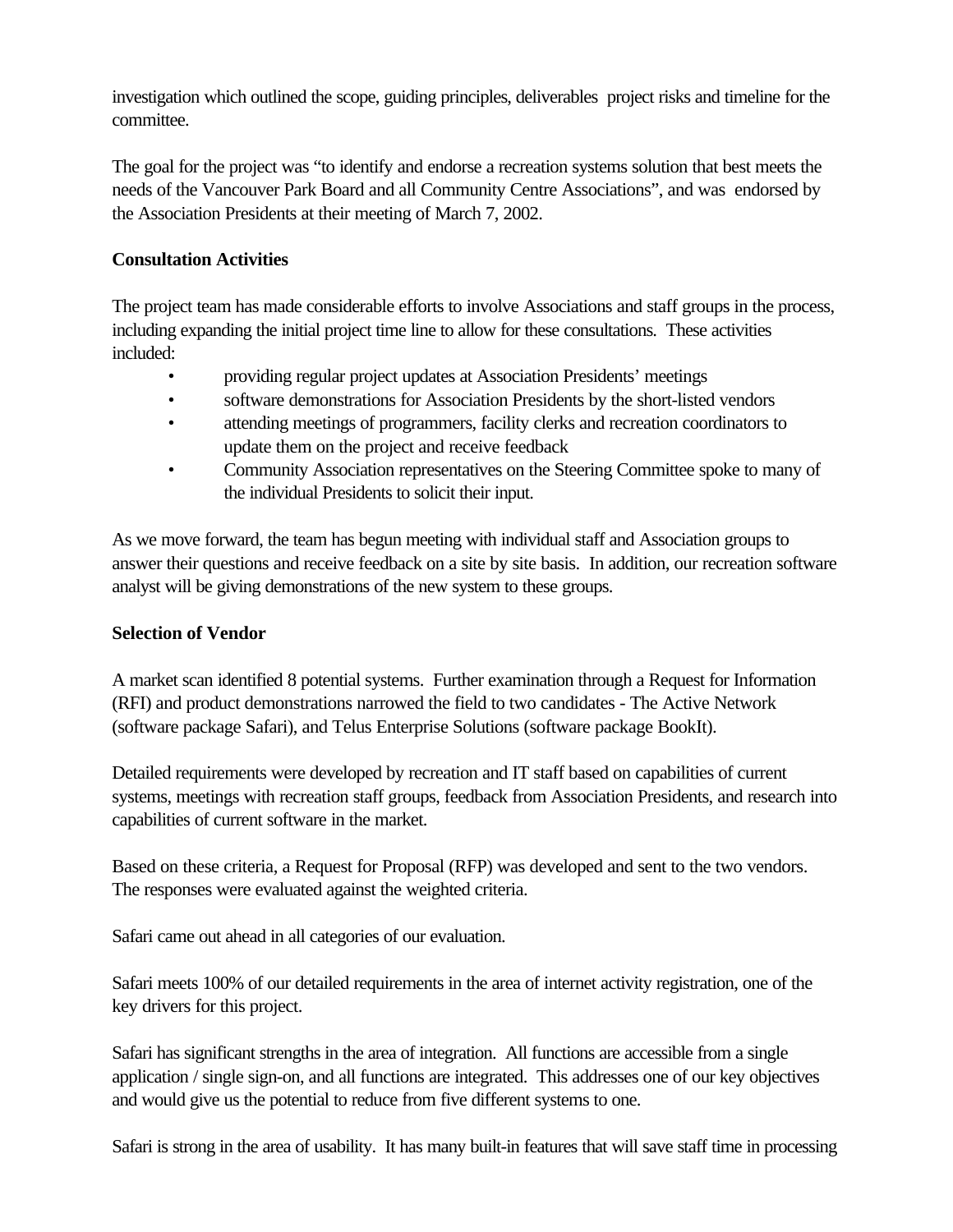registrations or booking.

Safari has a good track record of being implemented in 7 municipalities with more than 50 concurrent users. Safari references were positive. Many customers noted that support improved when they upgraded from RecWare Pro to Safari. The vendor supplied a good, detailed implementation plan.

Included in our detailed requirements were:

- Separation of Park Board and Association funds and taxes
- Handling affiliated Association memberships
- Additional features to enforce password changes and length of passwords
- Instructor gross pay and profit loss reporting on a course level

These will require functional enhancements prior to full implementation. As the Safari vendor has worked with us in the past to implement this feature in our existing RecWare Pro software, they have a good understanding of our requirements.

Based on this review, the project steering committee supported a recommendation that Safari was the preferred product.

## **Project Cost and Cost Sharing**

This recommendation, plus the following cost sharing proposal, was presented to the Community Association Presidents at their meeting on June 5, 2003.

Staff negotiated overall pricing parameters with the vendor to meet our project budget. The agreed upon parameters are that the cost of the three pilot sites and all custom enhancements would total \$150,000.

A centrally located database server and a web server will be required to support the system. The initial estimate for each of these servers, including software is \$25,000 each, for a total of \$50,000.

The cost for the full rollout to the remaining sites is \$315,000 for software and services. So the total project cost for the servers, and the pilot and rollout phases is \$515,000.

The Park Board 2003 - 2005 Capital Plan included an amount of \$300,000 for information systems. \$200,000 is allocated for the recreation software project, with the remaining \$100,000 allocated for an upgraded golf tee time booking system.

The on-going support cost will start at \$15,000 per year, plus an additional \$2,500 per site up to a maximum of \$50,000 per year. This maximum will be reached after implementation at 14 sites.

## Park Board and Association share of costs

Based on an assessment of revenues and the present distribution of computers to support that revenue, a cost sharing split of 60% Association and 40% Park Board was arrived at.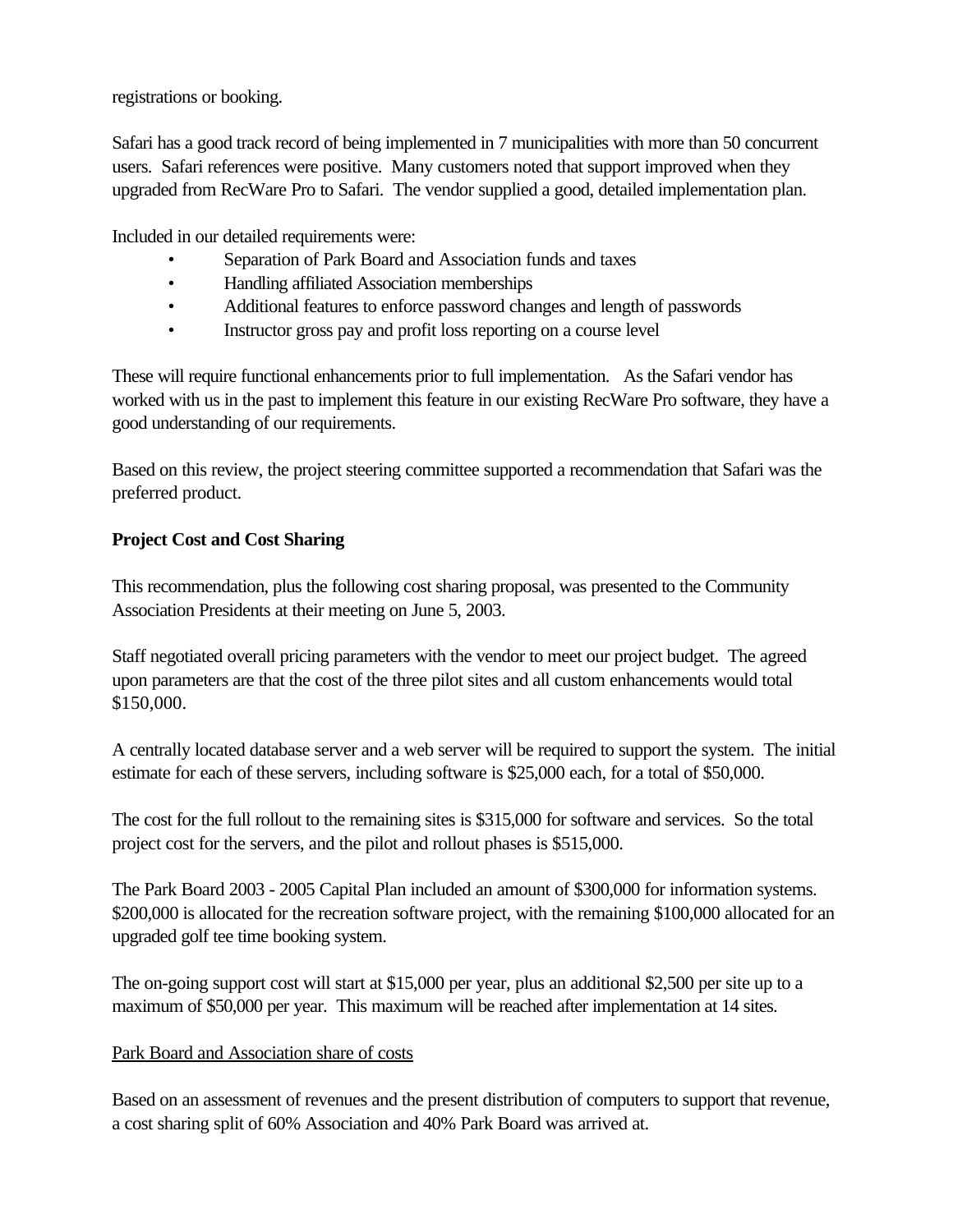The Park Board capital funding of \$200,000 covers the cost of the basic infrastructure (servers) and the initial pilot and customizations, and would represent approximately 39% of the total cost.

The cost of \$315,000 would represent the Association share of approximately 61% to complete the rollout. This cost would be phased-in as each Association comes onto the system.

## Division of Association share

The steering committee considered several models of sharing the cost between sites. One model considered was an equal division of cost - that would work out to \$15,000 per site. However, the model that was most supported was one that grouped the sites into tiers, and then had a graduated cost model applied. This was based on the premise that larger sites typically had more computers, more programmers and would process more revenue, and would generally have a greater ability to pay. The costs in this model range from \$11,500 for the lowest tier to \$19,000 for the highest.

Yearly maintenance for the system, once fully implemented, would be \$50,000 per year, of which the Park Board share would be \$20,000 and each Association's share would be approximately \$1,450.

The costs for internet payment and replacing existing cash drawers and slip printers will be investigated prior to and during the pilot phase, and will be shared by the parties in a similar arrangement.

Touch Tone Registration software will be included by the vendor, once we reach a rollout level of 14 sites. Additional hardware and telephone lines required to support this will be investigated at a later date.

# **Pilot Sites**

An expression of interest for pilot sites went out in February 2003. Five Associations responded - Grandview, Kerrisdale, Kitsilano, Killarney, and Riley Park. Based on the criteria established for the pilot, staff have selected and received agreement from Trout Lake (Grandview) and Kerrisdale as the two community centre Association sites. The third pilot site will be the Stanley District field booking and special events areas.

The objectives of the pilot include the following:

- Test the operation of the standard Safari software plus customizations in our computer and network environment
- Gain an operational understanding of internet registration and revenue distribution
- Develop a site implementation blue print that can be used to streamline the rollout to additional sites
- Start building in-house expertise for installation and training on the system
- Feedback on customer interest and participation level for internet registration

A pilot review committee is being formed to ensure that the pilot objectives are clearly defined and measurable, in order to maximize the success of the pilot. This committee will include members of the core project team along with staff and Association representatives from the pilot sites, and will report out to the staff and Association groups as a whole.